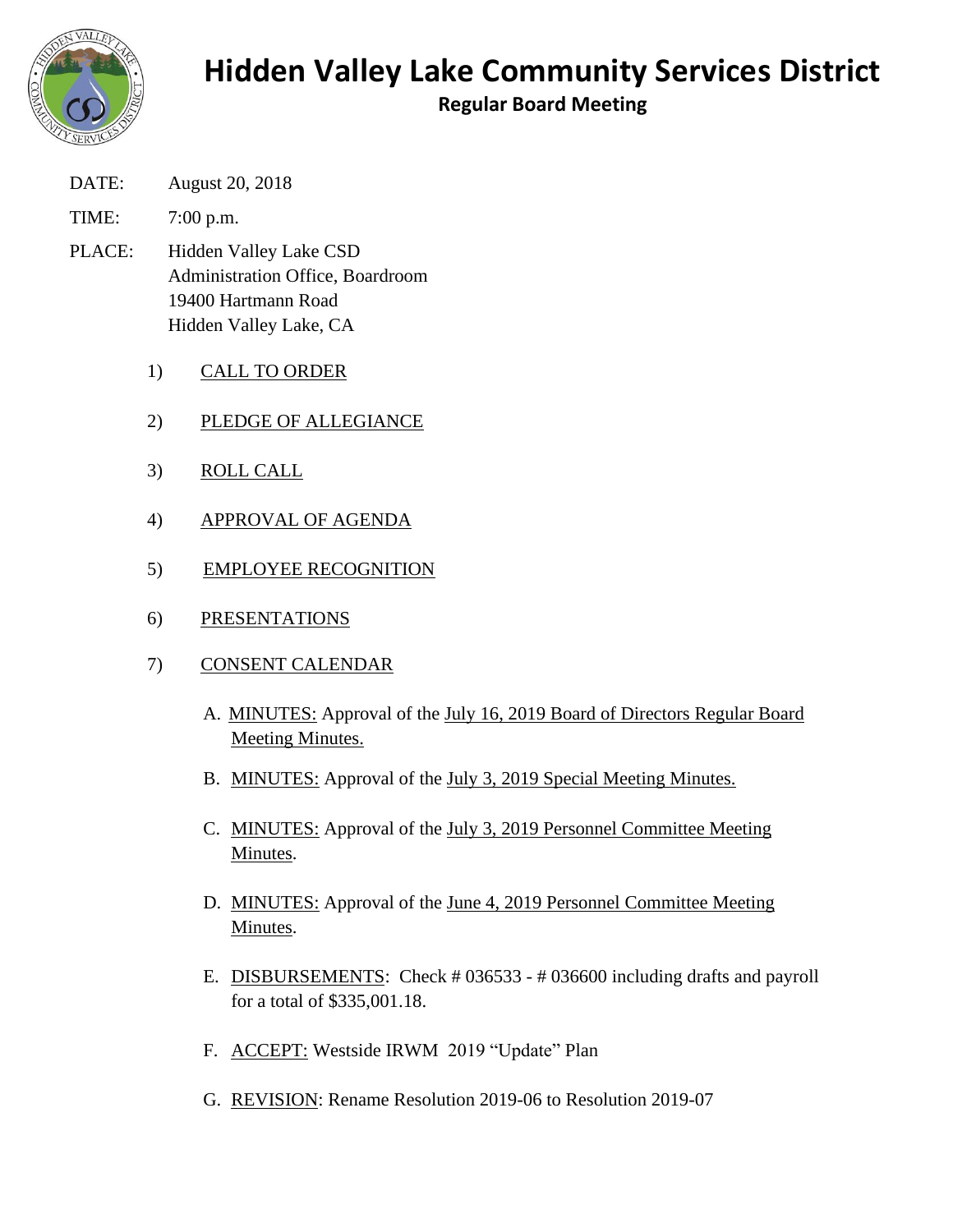- H. LIEN POLICY (Revision): Approve revision to the District Lien Policy to reflect: Staff's authority to adjust fees according to Lake County requirements
- I. NEPOTISM POLICY(Revision): Review and consider adoption of the revised Nepotism Policy based on CSDA's recommendation
- J. ADOPTION AND AMENDMENT OF POLICIES POLICY (Revision): Review and consider adoption of the revised Adoption and Amendment of Policies **Policy**
- K. ASSOCIATION MEMBERSHIPS POLICY (Revision): Review and consider adoption of the revised Association Membership Policy
- L. BASIS OF AUTHORITY POLICY (Revision): Review and consider adoption of the revised Basis of Authority Policy
- M. BOARD STAFF COMMUNICATION POLICY (Revision): Review and consider adoption of the revised Board Staff Communication Policy
- N. CODE OF ETHICS POLICY (Revision): Review and consider adoption of the revised Code of Ethics Policy
- 8) BOARD COMMITTEE REPORTS (for information only, no action anticipated)

Personnel Committee Finance Committee Emergency Preparedness Committee Lake Water Use Agreement-Ad Hoc Committee Valley Oaks Project Committee

9) STAFF REPORTS (for information only, no action anticipated)

> Financial Report Administration/Customer Service Report ACWA State Legislative Committee Field Operations Report General Manager's Report

- 10) DISCUSSION AND POSSIBLE ACTION: Discuss District meter replacement with an AMR/AMI option and provide staff with direction. (Suez/Ferguson-Neptune)
- 11) DISCUSSION AND POSSIBLE ACTION: Acceptance of NBS Rate Study, discuss Proposition 218 and provide Staff with direction. Staff recommends proceeding with the Prop. 218 rate increase process based on NBS's recommendations